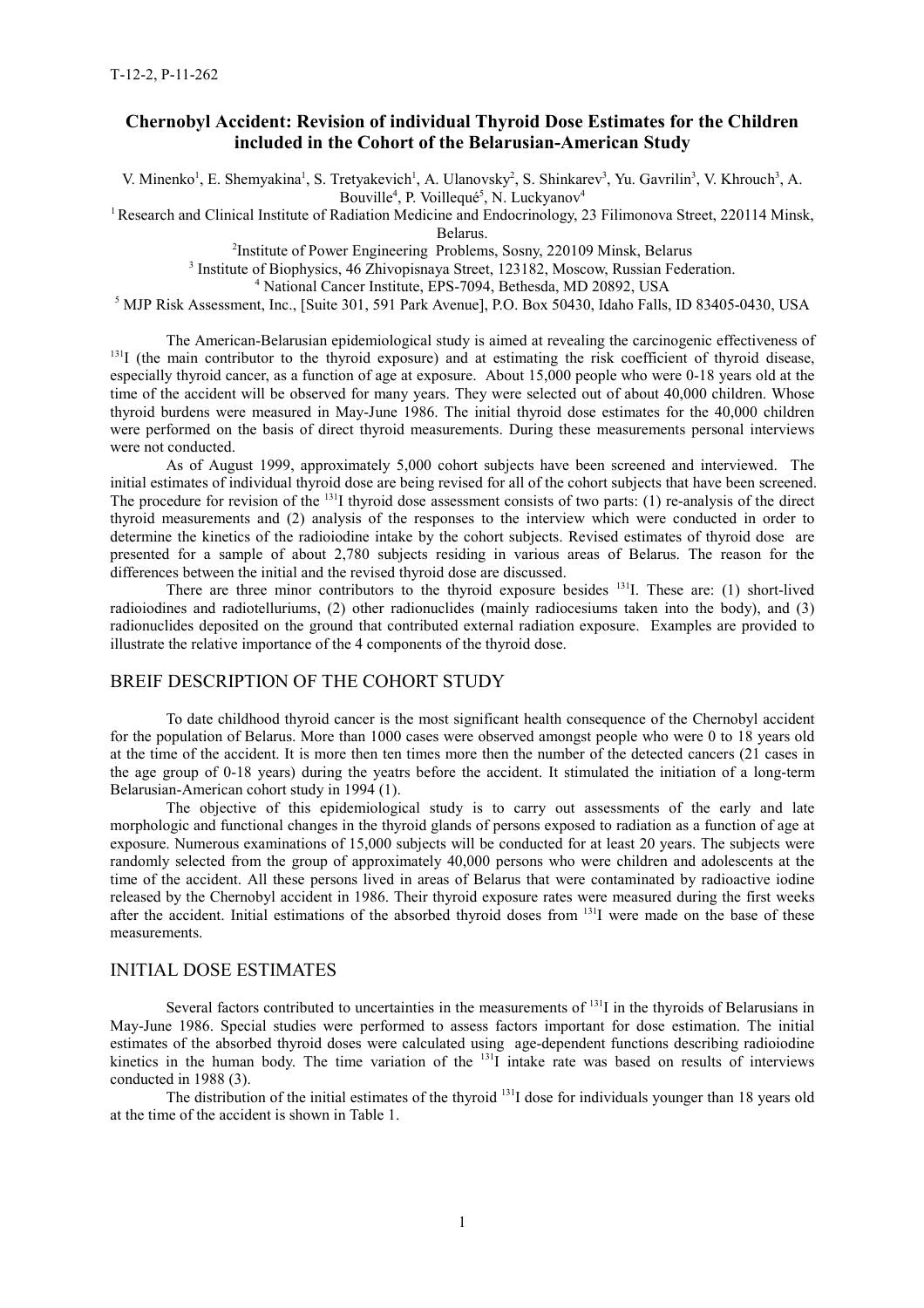| Age group | Dose interval, Gy |             |          |       |  |
|-----------|-------------------|-------------|----------|-------|--|
|           | $\leq 0.3$        | $0.3 - 1.0$ | $\geq$ 1 | Total |  |
| $0 - 3$   | 3111              | 2047        | 2726     | 7884  |  |
| $4 - 6$   | 3535              | 1941        | 1812     | 7288  |  |
| $7-9$     | 3494              | 1899        | 1327     | 6720  |  |
| $10 - 14$ | 5843              | 3391        | 1587     | 10821 |  |
| $15 - 18$ | 4095              | 1818        | 874      | 6787  |  |
| Total     | 20078             | 11096       | 8326     | 39500 |  |

Table 1. Distribution of the initial estimates of the thyroid doses from <sup>131</sup>I for persons whose thyroid radioactivity was measured

### NEW DOSE ESTIMATES

According to the study protocol the individual absorbed thyroid doses should be estimated based on the following components: internal exposure to  $^{131}$ , to short-lived radioiodines  $(^{132}I^{-135}I)$  and to  $^{132}Te$  the precursor of <sup>132</sup>I; internal exposure to the other radionuclides (mainly radiocesium); and external exposure to ground deposition of radionuclides. Inclusion of these components provide a better estimate of the total thyroid doses for the cohort subjects.

### Individual Interviews

Every individual coming for medical screening is interviewed to obtain information that is necessary for the thyroid dose estimation. The interview is designed to obtain detailed information on the location and behavior of the subject during the first weeks after the accident; on the sources and amounts of fresh milk and milk products, leafy vegetables, consumed during that time; and on the times (if any) of stable iodine intake. The dosimetry questionnaire, consists of 5 blocks of questions, which are shown in Table 2.

Table 2. List of dosimetry questionnaire topics.

| N <sub>0</sub> | Information requested                                                                                                                                                          |
|----------------|--------------------------------------------------------------------------------------------------------------------------------------------------------------------------------|
|                | <b>Personal Data</b> (last name at time of accident and at present, first name, patronymic, date of birth,<br>sex, home address at time of accident and at present, telephone) |
| Н.             | Information on habits and relocation (date of evacuation or relocation, professional activities,<br>time spent outdoors, type of residence)                                    |
| Ш.             | Information on consumption of milk, milk products and leafy vegetables (consumption rates,<br>origin of consumed foodstuffs, date of changes in consumption)                   |
| IV.            | <b>Iodine prophylaxis</b> (date when prophylaxis began, how many times, who conducted)                                                                                         |
| V.             | <b>Medical exposure</b> (where, when, for which purposes)                                                                                                                      |

The questions were prepared to help the individuals to remember details of their behavior after the accident. Because most cohort members were children at the time of the accident, a preliminary questionnaire was mailed to their homes to involve their parents in answering. The preliminary questionnaire also helps to prepare the subjects to respond more effectively at the time of the interview.

Presently approximately half of the cohort subjects have been interviewed and one third of them were interviewed for the second time in one or two years.

### Direct Thyroid Measurements of Iodine-131

The following formula was used for calculation of the  $^{131}I$  activity in the thyroid  $A = CF \cdot (ER_{\text{max}} - ER_{\text{hor}})$  (1)

where: *A* is the <sup>131</sup>I activity in the thyroid;

*CF* is a calibration factor, Bq hr  $\mu$ R<sup>-1</sup>, which depends upon the type of measuring device and the age of subject at the time of measurement,;

 $ER_{meas}$  is the exposure rate measured near the thyroid,  $\mu$ R hr<sup>-1</sup>;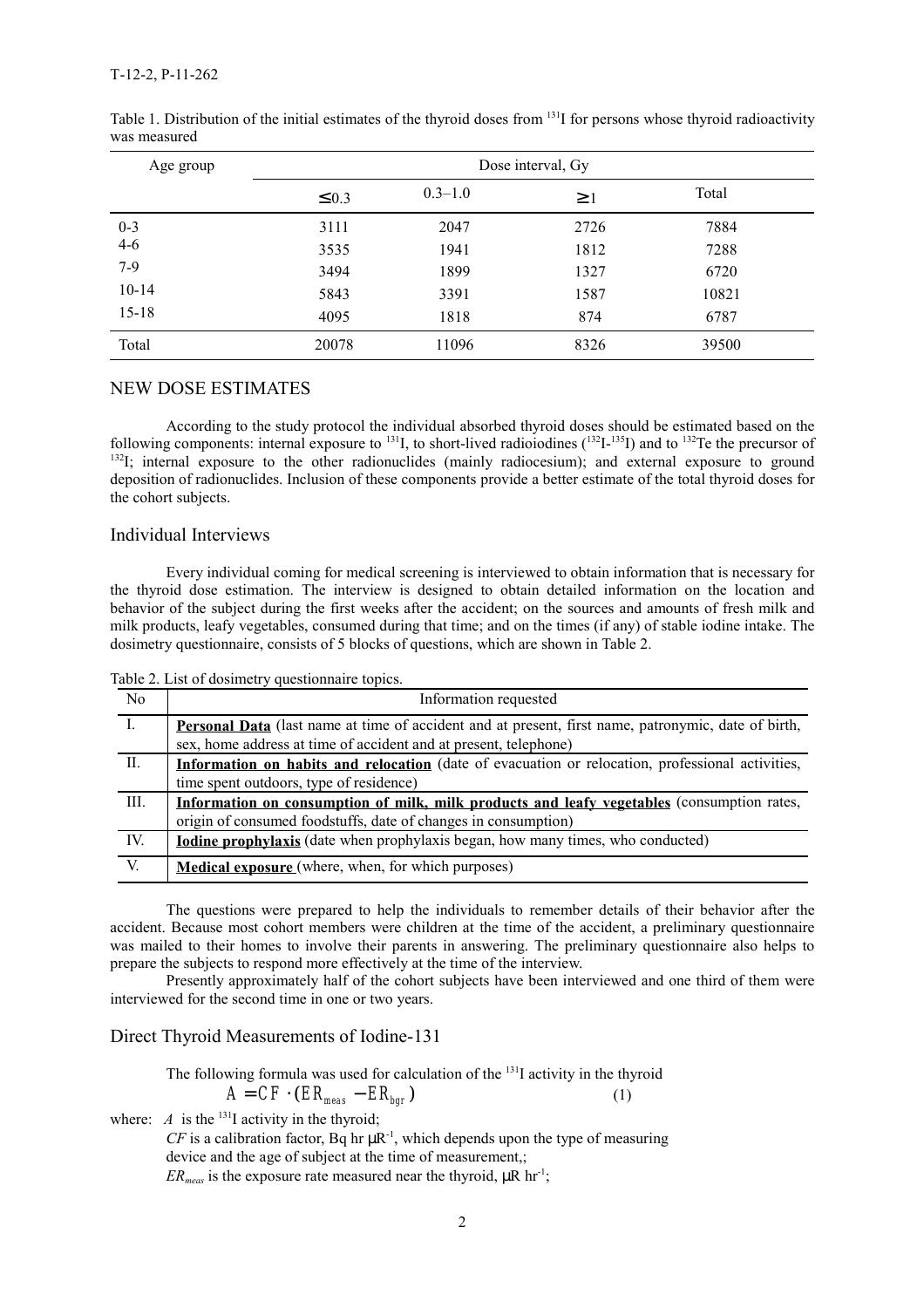$ER_{\text{hor}}$  is the background exposure rate,  $\mu$ R hr<sup>-1</sup>.

An extensive study of the factors that may effect precision of the  $^{131}$ I thyroidal activities measurement is conducted. The most promising method is simulation of the measurement conditions, using mathematical models of human body and detectors combined with Monte Carlo method of calculation (4). Factors that influenced the initial estimates of 131I thyroidal activities are summarized in Table 3.

Table 3. Range of variation of the correction factors to be applied to the initial estimates of <sup>131</sup>I thyroidal activities, estimated in experiments (2) and Monte Carlo simulations (4).

| Source of uncertainty                                                                                                              | Range of variation of<br>the correction factor |
|------------------------------------------------------------------------------------------------------------------------------------|------------------------------------------------|
| External radioactive contamination of the human body and/or of clothes                                                             | $1 - 10$                                       |
| Internal contamination of the human body by $^{134,136,137}Cs$ and other radionuclides                                             | $1 - 3$                                        |
| Variation of the meter calibration factor as a function of the person's age,<br>measurement conditions, and the type of instrument | $1 - 2$                                        |

#### Internal exposure assessment

Let us assume that there was a single radioactive fallout where the subject lived. The internal thyroid dose from β-γ-exposure of  $131$  can be estimated as:

$$
D = DF \cdot A \cdot F(t_m) \tag{2}
$$

here:  $DF = \frac{E}{m_{th}}$  is an age-dependent dose factor per decay of <sup>131</sup>I, Gy;

*E* is average energy of  $\beta$ -γ radiation absorbed by the thyroid per a decay of <sup>131</sup>I, J;  $m<sub>th</sub>$  is thyroid mass, kg;

 $\overline{A}$  is <sup>131</sup>I activity in the thyroid at the time of measurement, Bq;

 $F(t_m)$  is a function that describes dynamics of <sup>131</sup>I intake and loss from the thyroid, s;

 $t_m$  is the time of measurement after the accident, day.

The values of parameters used for the initial dose estimates were taken from Cristy and Eckerman (5) and ICRP Publications 38,56 (6,7). Parameters values were interpolated to obtain 1-year average values.

The thyroid dose from short-lived radioiodines was calculated as a relative addition to the dose from <sup>131</sup>I. It was calculated using the following equation:

$$
D_{S}/D_{I} = [D_{g}({}^{131}I)/D_{I}] \cdot \sum_{k} (f_{gk} \cdot w_{gk}) + [D_{h}({}^{131}I)/D_{I}] \sum_{k} (f_{hk} \cdot w_{hk})
$$
\n(3)

here:  $D<sub>S</sub>$  is the internal thyroid dose from all of short-lived radionuclides, Gy;  $D<sub>I</sub>$  is the internal thyroid dose from <sup>131</sup>I, Gy;

 $D_g(^{31}I)$  and  $D_h(^{31}I)$  are internal thyroid doses from ingestion and inhalation of <sup>131</sup>I, respectively, Gy;

 $f_{g_k} = DC_{g_k} / DC_l$  is a ratio of dose coefficients for ingestion of radionuclide k and <sup>131</sup>I;

 $\tilde{f}_{hk} = DC_{hk}^{\circ}/DC_I$  is a ratio of dose coefficients for inhalation of radionuclide k and <sup>131</sup>I;

 $w_{gk} = IN_{gk}/IN_I$  is a ratio of ingestion amounts of radionuclide *k* and of <sup>131</sup>I;

 $w_{hk} = IN_{hk}^{\circ} / IN_t$  is a ratio of inhalation amounts of radionuclide *k* and of <sup>131</sup>I.

The dose coefficients for short-lived radionuclides contributions were estimated with the help of data given in ICRP Publications 67, 71 and 72 (8,9,10). The inhalation of the short-lived to ingestion thyroid doses were estimated for different areas of Belarus. The lifestyle and behavior of the population during the first weeks after the accident were taken into account (11). The ratio of inhalation to ingestion doses was approximately equal to 20 for rural adults who did not reside in the 30-km zone. For the evacuated adults the ratio was considered to be equal to 9. For the urban population it was assumed that the inhalation dose is equal to the ingestion one. The dynamics of the short-lived radioiodines intake was considered to be the same as the 131I. Let us assume that there was not iodine isotopes fractionation, and correction coefficient for tellurium is 0.7.

#### External exposure assessment

The following formula was used to evaluate the external thyroid doses from radionuclides deposited on the ground for the *k-*th age group of inhabitants during period of residence in a particular zone of radioactive contamination: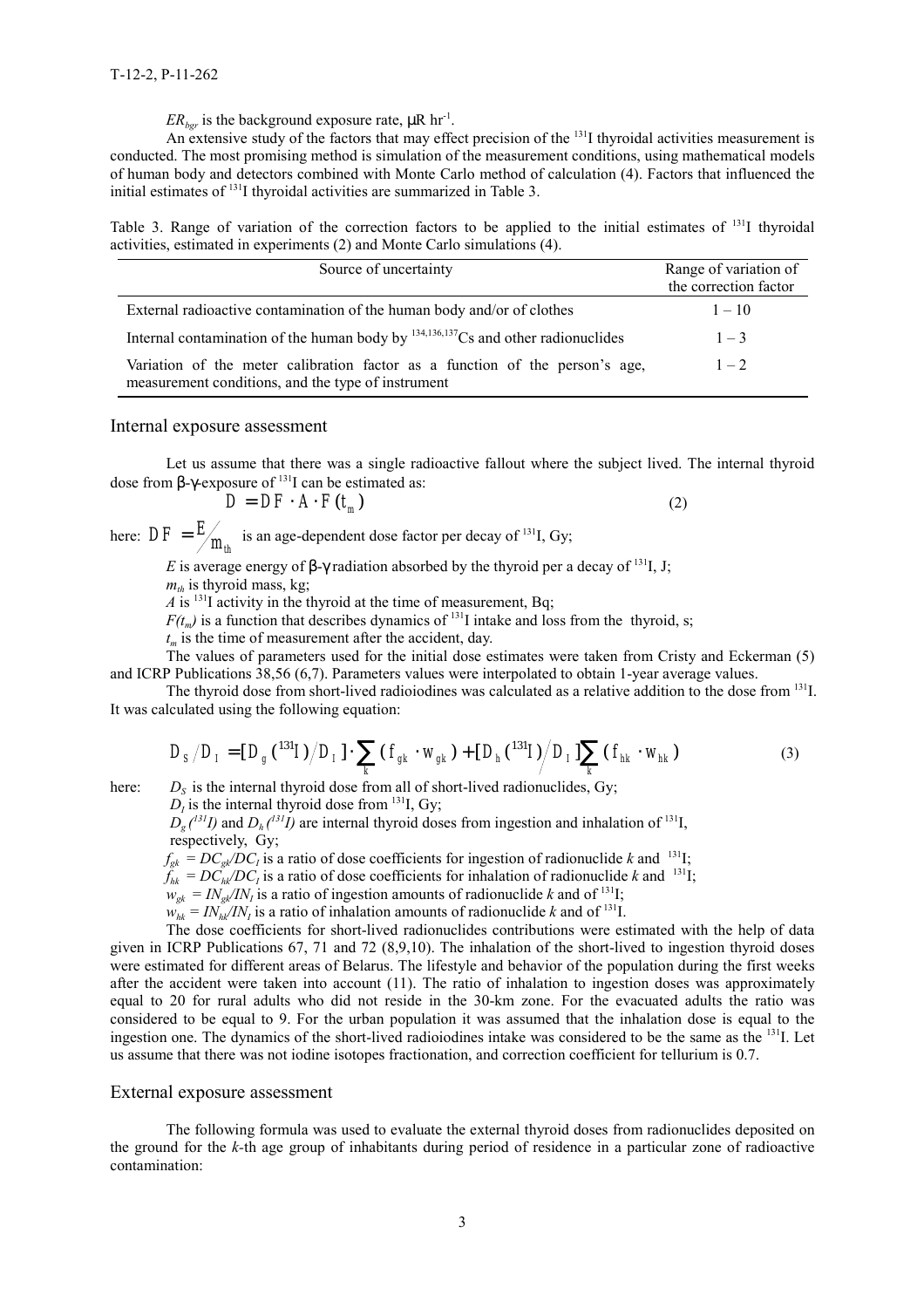$$
D_K = RF \cdot SF \cdot AF_k \cdot \sigma_{137} \int_{t_1}^{t_2} CF(t)dt, \tag{4}
$$

here  $D_k$  – the thyroid dose for a child from the  $k^{\text{th}}$  age group, Gy;

*RF* – a dose rate reduction factor that describes the local exposure as a comparative value to exposure in an undisturbed area;

- *SF* a dimensionless shielding factor that describes time spent indoors and the shielding provided by dwellings;
- *AF<sub>k</sub>* the age correction factor for exposure of children in group *k*;
- $\sigma_{137}(t)$  137<sub>Cs</sub> ground deposition density at the time *t*, Bq m<sup>-2</sup>;
- *CF(t)* the external thyroid dose rate caused by the radionuclides deposited on the ground at the time *t*, Gy yr<sup>-1</sup> Bq<sup>-1</sup> m<sup>2</sup>.
- $t_1$  and  $t_2$  the beginning and end of residence time in the contaminated zone, yr.

The factor  $CF(t)$  defined as a dose rate in thyroid per unit of <sup>137</sup>Cs deposition density depends on age of a person, isotopic composition of fallout, and activity depth distribution in soil. A procedure described by Eckerman and Ryman (12) was used to estimate values of *CF(t)*. Assuming exponential distribution of activity in soil *CF(t)* factors can be described as:

$$
CF_i(t) = 3.15 \cdot 10^7 \cdot a_i(t) \cdot \sum_j Y_{i,j} \cdot \frac{1}{\beta(t)} \cdot \int_0^\infty PF(E_{i,j}, z) \cdot e^{-\frac{z}{\beta(t)}} dz \tag{5}
$$

where  $3.15 \cdot 10^7$  is a conversion factor, s/yr;

 $a_i(t)$  is a time-dependent ratio of nuclide *i* to <sup>137</sup>Cs activity in soil;

 $E_{i,j}$  is energy of  $j^{\text{th}}$  line in emission spectrum of  $i^{\text{th}}$  nuclide;

 $Y_{i,j}$  is quantum yield of  $j^{\text{th}}$  line in emission spectrum of  $i^{\text{th}}$  nuclide;

 $\beta(t)$  is a parameter of exponential depth distribution, g cm<sup>-2</sup>;

 $PF(E_{i,iz})$  is a dose rate in an organ for a plane isotropic source of photons of energy  $E_{i,j}$  in soil at depth *z* equal to mean free paths, Gy yr<sup>-1</sup> per Bq m<sup>-2</sup>.

External exposure of the population after the Chernobyl accident was mainly due to deposition of the gamma-emitting radionuclides  $95Zr$ ,  $95Nb$ ,  $99Mo$ ,  $103,106Ru$ ,  $110mAg$ ,  $125Sb$ ,  $131m,132Te$ ,  $131,132,133,135I$ ,  $134,136,137<sub>Cs</sub>, 140<sub>Ba</sub>, 140<sub>La</sub>, 141,144<sub>Ce</sub>, 239<sub>Np</sub>$ . All 21 radionuclides were taken into account for calculation of external thyroid dose.

The time dependence of the relaxation length, β*(t)*, was determined using the results of exposure rate measurements over unpolluted sites. At these locations, soil samples from different depths were taken and analyzed in the laboratory by gamma spectroscopy. It was found that an average migration velocity was  $v = 0.18$  $g \text{ cm}^{-2}$  y<sup>-1</sup>. This result coincides with that of Korneev et al. (13) for cesium deposited on the territory of Belarus. It was estimated that the initial relaxation length was  $0.5 \text{ g cm}^{-2}$  for wet and  $0.2 \text{ g cm}^{-2}$  and for dry depositions.

The empirical factor *RF* is used to show the reduction of dose rate observed in disturbed areas compared to that in an undisturbed area. A value of  $RF = 0.7$  was obtained by Minenko et al. (14) by averaging data for areas located in radioactively contaminated regions of Belarus.

The shielding factor *SF* accounts for the dose reduction due to time spent indoors and seasonal variations of exposure rate. Ranges of the variation values for the products  $(SFAF_k)$  are 0.17-024 for urban and 0.28-0.40 rural children and adolescents.

#### Assessment of thyroid exposure to radiocesium in the body

A model based on the intake function was used to estimate the internal thyroid dose from ingested radiocesiums to the members of  $k<sup>th</sup>$  age group constantly living in contaminated areas. The total internal dose from the radiocesium isotopes is given by:

$$
{}^{int}D_{k} = \sigma_{137} \cdot \sum_{i} DF_{k,i} \cdot \int_{t_{1}}^{t_{2}} I_{k,i}(t)dt ,
$$
 (6)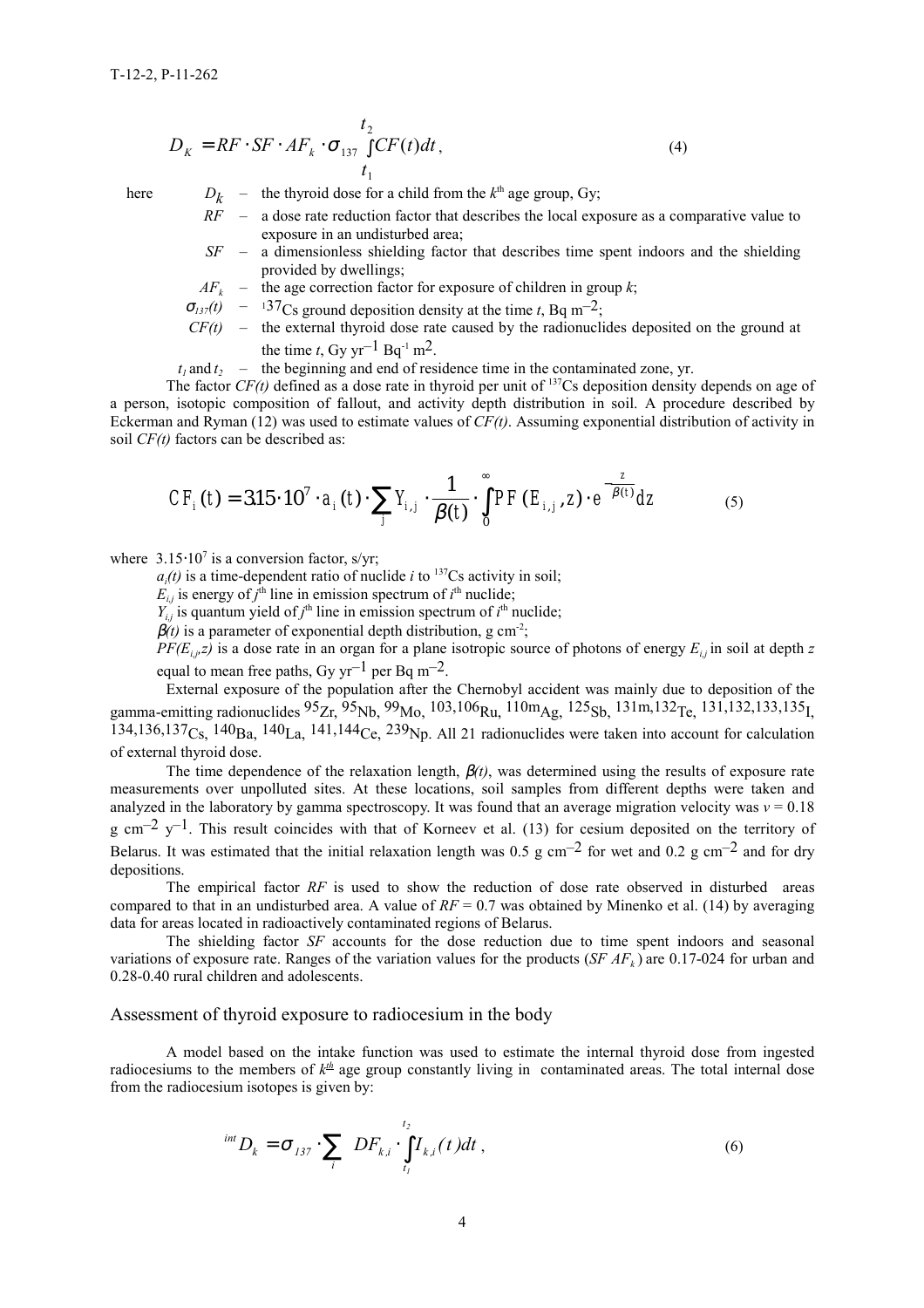where  $^{int}D_k$  is the thyroid dose from ingestion of <sup>134</sup>Cs and <sup>137</sup>Cs, Gy;

 $\sigma_{137}$  is the ground deposition density of <sup>137</sup>Cs, kBq m<sup>-2</sup>;

 $DF_{k,i}$  is the thyroid dose coefficient for ingested  $i<sup>th</sup>$  nuclide, Gy Bq<sup>-1</sup>;

 $I_{k,i}(t)$  is normalized to <sup>137</sup>Cs deposition density the intake function of  $i<sup>th</sup>$  nuclide for the

members of  $k^{\text{th}}$  age group, Bq d<sup>-1</sup> per kBq m<sup>-2</sup>;

 $t<sub>i</sub>$ ,  $t<sub>2</sub>$  are beginning and end of the activity ingestion time period, d.

Consumption of locally produced milk was the most important pathway for radiocesium ingestion for a significant part of the Belarusian population, (14). Therefore, the radioecological situation in a region can be characterized by the transfer factor  $k_m$  defined as the quotient of the concentration of <sup>137</sup>Cs in locally produced milk to the soil deposition density of that radionuclide at a given location. The territory of Belarus was divided into regions with low (less than 0.3 Bq L<sup>-1</sup> per kBq m<sup>-2</sup>), intermediate (0.3-1.0 Bq L<sup>-1</sup>/ kBq m<sup>-2</sup>) and high (more than 1.0 Bq  $L^{-1}$  per kBq m<sup>-2</sup>) values of  $k_m$ .

The experimental data on concentrations of 137Cs in milk were satisfactorily described by a sum of two exponential functions:

$$
C_{m}(t) = a_{m,1} \cdot e^{-\lambda_{m,1} \cdot t} + a_{m,2} \cdot e^{-\lambda_{m,2} \cdot t},
$$
\n(7)

here  $C_m(t)$  is the normalized concentration of <sup>137</sup>Cs in milk (Bq L<sup>-1</sup> per kBq m<sup>-2</sup>);

 $a_{m,1}$ ,  $a_{m,2}$  (Bq L<sup>-1</sup> per kBq m<sup>-2</sup>) and  $\lambda_{m,1}$ ,  $\lambda_{m,2}$  (d<sup>-1</sup>) are parameters derived from the experimental data. The optimal parameters' values obtained for the territories with different soil-to-milk transfer factors are given in Table 4.

Table 4. Parameters of the function  $C<sub>m</sub>(t)$ .

| Levels of the $^{137}Cs$ | $a_{m}$                          | $a_{m,2}$  | $v_{\rm m}$           | $v_{m,2}$      |  |
|--------------------------|----------------------------------|------------|-----------------------|----------------|--|
| soil-to-milk transfer    | Ba $L^{-1}/k$ Ba m <sup>-2</sup> |            |                       |                |  |
| Low transfer             |                                  | $\rm 0.01$ | $1.34 \times 10^{-3}$ | $-5.9x10^{-4}$ |  |
| Intermediate transfer    | 9.O                              | 0.37       | $1.32 \times 10^{-3}$ | $1.1x10^{-4}$  |  |
| High transfer            |                                  |            | $1.22 \times 10^{-3}$ | $5.4x10^{-5}$  |  |

The <sup>134</sup>Cs intake was estimated from <sup>137</sup>Cs intake function regarding the initial ratio <sup>134</sup>Cs-to-<sup>137</sup>Cs in the deposition was 0.52.

## RESULTS AND DISCUSSION

Comparison of revised and initial  $131$  dose estimations

A comparison of initial and revised thyroid doses from  $131<sub>I</sub>$  was made on a sample of 2,783 persons. The initial dose and age distributions of the individuals in that sample are shown in Table 5. They are similar to the distributions of direct measurements (see Table 1).

| Age group | Dose interval, Gy |             |          |       |  |
|-----------|-------------------|-------------|----------|-------|--|
|           | $\leq 0.3$        | $0.3 - 1.0$ | $\geq$ 1 | Total |  |
| $0 - 1$   | 34                | 49          | 155      | 238   |  |
| $1-2$     | 31                | 58          | 187      | 276   |  |
| $2 - 7$   | 226               | 206         | 599      | 1031  |  |
| $7 - 12$  | 207               | 200         | 276      | 683   |  |
| $12 - 17$ | 190               | 162         | 203      | 555   |  |
| Total     | 688               | 675         | 1420     | 2783  |  |

Table 5. Age and initial dose distribution of the members of the sample.

A comparison of revised and initial doses is shown in Figure 1. The distribution of the ratio of revised and initial thyroid dose estimates, given in Figure 2, shows that the majority of the revised estimates are approximately equal to the initial ones; the median ratio is equal to 0.98. The range of the ratio is from 0.03 to 1. The maximum ratio was found for a subject who was actually exposed *in-utero*, but was considered to have been a child in the initial dose estimate.

The differences between the revised and the initial dose estimates are caused by: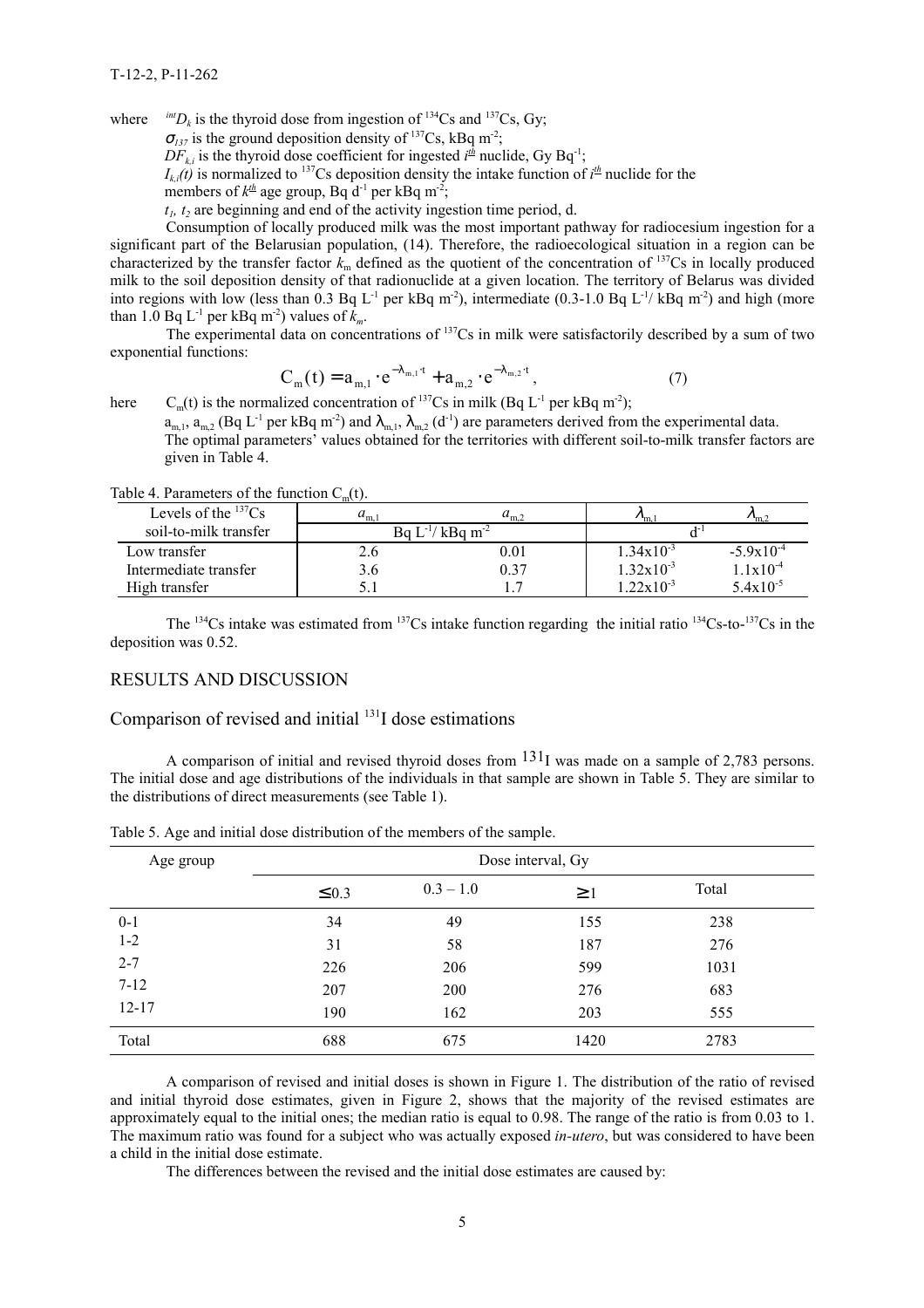- a) changes in the date or place of relocation or in the date when the consumption of contaminated milk was stopped. For the initial estimates it was assumed that the date of relocation meant the end of radioiodine intake. Sometimes people were not relocated to a clean area but only to a less contaminated one. Therefore their  $131$ I intake was reduced but not eliminated;
- b) taking into account information on iodine prophylaxis. The information on the stable iodine intake was not taken into account in the most of initial dose estimates;
- c) taking into account dates of birth. Information on the exact date of birth was not included in the initial database.



Figure 1. Revised vs. initial thyroid dose estimates for the members of the cohort.



Figure 2. The distribution of the ratio of revised and initial thyroid dose estimates

The thyroid dose estimation process is not finished yet, as the reevaluation of the <sup>131</sup>I thyroidal activities based on the direct thyroid measurements is still in progress.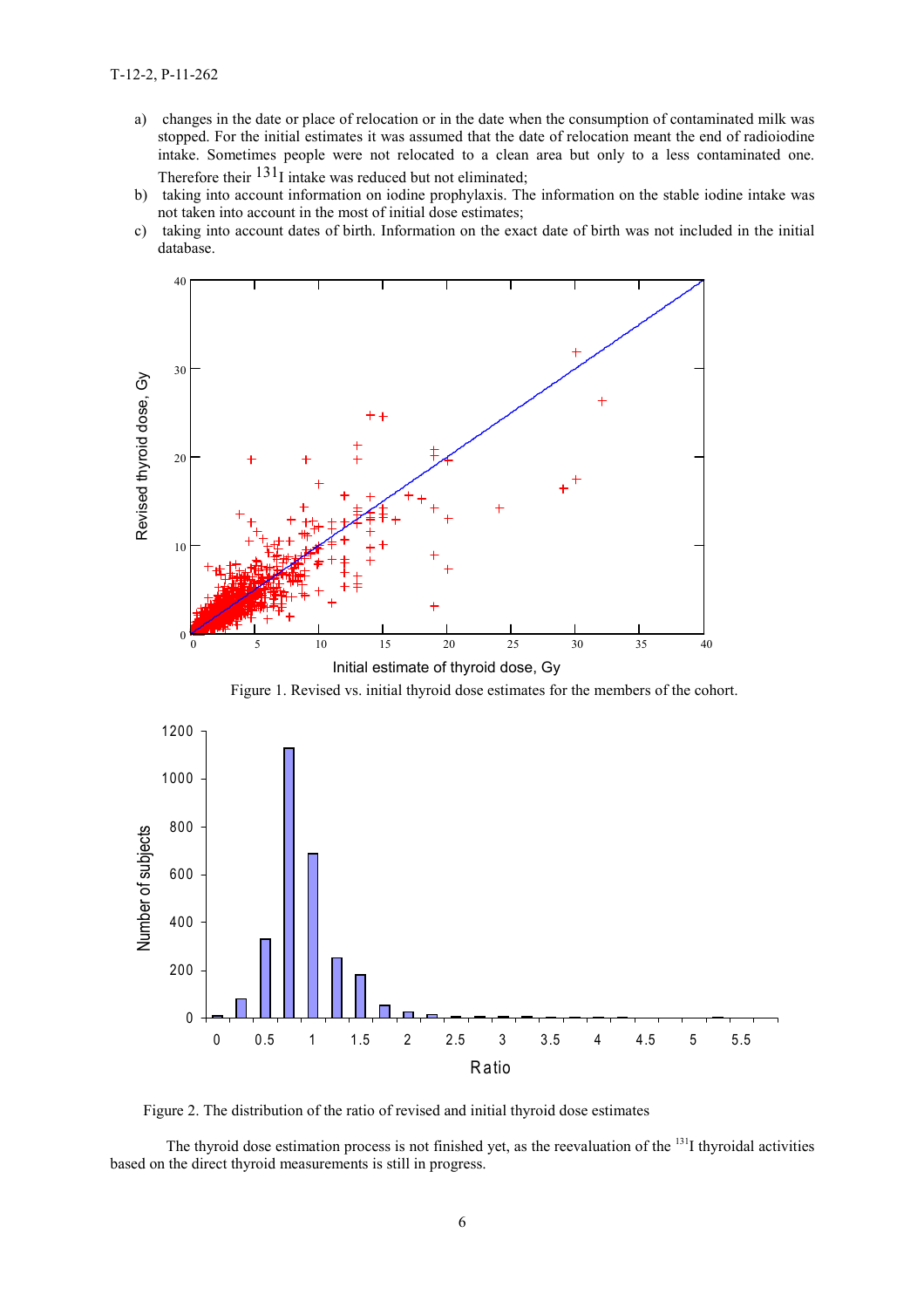## Thyroid dose from short-lived radioiodines

The relative contribution of short-lived radioiodines and <sup>132</sup>Te was estimated for different age-groups and different areas of Belarus (11). The contribution of short-lived radioiodines to thyroid dose is shown in Table 6. It was calculated for persons who consumed contaminated foodstuffs.

| Region                                     | ┙<br>Age-groups  |        |        |        |        |  |
|--------------------------------------------|------------------|--------|--------|--------|--------|--|
|                                            | $3 \text{ mo}$ . | l v    | 5y     | 10v    | 15y    |  |
| Inside the 30-km zone                      | 0.068            | 0.067  | 0.085  | 0.097  | 0.100  |  |
| Outside the 30-km zone (southern raions of | 0.028            | 0.028  | 0.036  | 0.040  | 0.041  |  |
| Gomel oblast)                              |                  |        |        |        |        |  |
| Gomel-Mogilev cesium spot                  | 0.017            | 0.019  | 0.032  | 0.043  | 0.045  |  |
| Central raions of Belarus                  | 0.015            | 0.015  | 0.019  | 0.022  | 0.023  |  |
| Northern raions of Belarus                 | 0.0032           | 0.0032 | 0.0039 | 0.0042 | 0.0042 |  |
| city of Gomel                              | 0.0076           | 0.0075 | 0.013  | 0.018  | 0.027  |  |
| city of Mogilev                            | 0.0038           | 0.0040 | 0.0093 | 0.014  | 0.022  |  |
| city of Minsk                              | 0.0041           | 0.0038 | 0.0047 | 0.0048 | 0.0061 |  |

Table 6. Relative contribution of short-lived radionuclides to the thyroid dose

The majority of cohort subjects consumed milk and milk products in the first weeks after the accident. The thyroid doses from short-lived iodines for these subjects were from 0.004 (for young children who lived in Minsk) to 0.1 of  $^{131}$ I doses (for teens who were evacuated from the 30-km zone).

## Thyroid dose from external irradiation

The thyroid doses from the external exposure to the radionuclides deposited on the ground were estimated for each subject on the basis of the <sup>137</sup>Cs deposition densities and the relative isotopic composition of the radioactive fallout at the locations where the subject spent a substantial amount of time. The external doses were calculated as cumulative doses over the period after Chernobyl accident. The dose distribution for cohort subjects is shown in Figure 3.



Figure 4. The distribution of the external thyroid dose estimates for the cohort member

The cumulative thyroid doses from external exposure ranged from 1.3 to 60 mGy. The smallest external doses were estimated for citizens of Minsk, and the highest external doses were calculated for evacuees from the 30-km zone.

Internal thyroid doses from radiocesium isotopes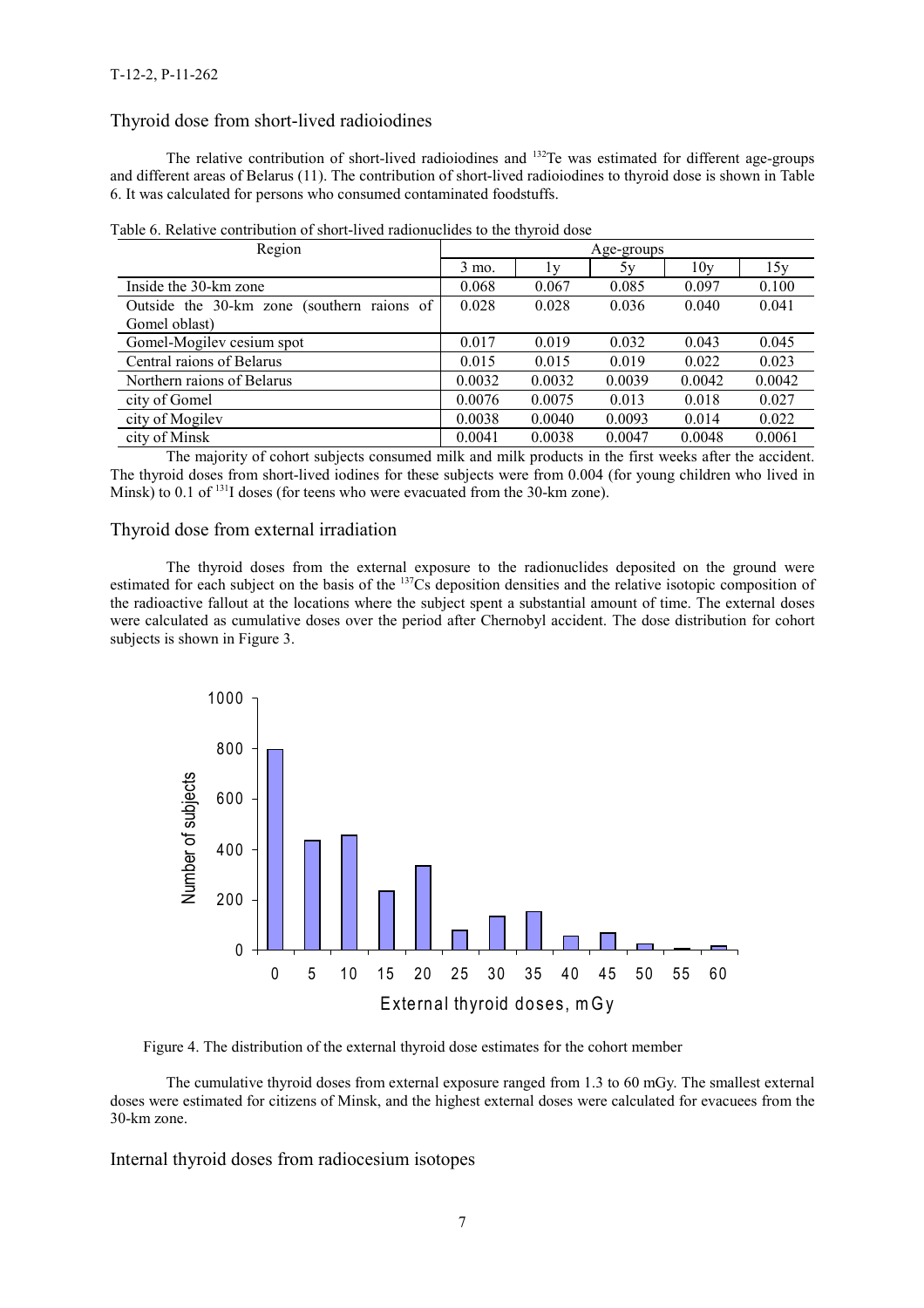The internal thyroid doses from consumption of foodstuffs contaminated with radiocesium isotopes were estimated taking into account personal data and consumption rates obtained from the questionnaires. The internal doses were calculated as cumulative values over the period after the Chernobyl accident. The distribution of internal doses from radiocesium for cohort subjects is shown on Figure 4.



Figure 4. The distribution of the internal thyroid doses from radiocesium.

Cumulative internal thyroid doses ranged from 0.9 mGy to 67 mGy. The smallest internal doses were estimated for citizens of Minsk and the highest internal doses were calculated for inhabitants of the Narovlya raion.

The contributions to the total thyroid dose of the cohort subjects from external exposure and internal irradiation from radiocesiums were small. The sum of the contributions of short-lived radionuclides, external exposure, and radiocesium intakes to the thyroid dose is not greater than about  $10\%$  of the  $^{131}I$  dose.

#### **CONCLUSION**

The methodology used to revise the individual thyroid doses received by the subjects of Belarusian-American cohort study includes contributions from four sources: internal exposure to <sup>131</sup>I; exposure to the shortlived radioiodines  $(^{132}I^{-135}I)$ ; and to  $^{132}Te$  the precursor of  $^{132}I$ ; internal exposure to radiocesiums; and external exposure to 21 radionuclides deposited on the ground.

The most important contributor to the absorbed thyroid dose of the cohort subjects was <sup>131</sup>I. The contribution of short-lived radionuclides, external and internal exposure to all other radionuclides is not more than 10% of the thyroid dose caused by  $^{131}$ .

The correlation between the revised and initial dose estimates is generally good, but the dose differences for some individuals are rather high. One revised dose was 30 times smaller than the original estimate. At the other extreme, one revised dose was 7 times larger than the originally estimated value.

#### References

- 1. B.W. Wachholz. *United States Cooperation with Belarus and Ukraine in the Development and Implementation of Scientific Protocols of Thyroid Cancer and other Thyroid Disease following the Chernobyl Accident.* In Nagataki, S. (Ed.) "Nagasaki Symposium on Chernobyl Update and Future". Elsevier Science B.V., 145-148 (1994).
- 2. Y.I. Gavrilin, K.I. Gordeev, V.K. Ivanov, L.A. Ilyin, A.I. Kondrusev, U.Y. Margulis, V.F. Stepanenko, V.T. Khrouch, S.M. Shinkarev, *The Process and Results of the Reconstruction of internal Thyroid Doses for the Population of contaminated Areas of the Republic of Belarus.* News Acad. Med. Sci. 2:35-43 (1992).
- 3. Y.I.Gavrilin, V.T.Khrouch, S.M.Shinkarev, V.V.Drozdovitch, V.F.Minenko, E.V.Shemyakina, A.Bouville, L.Anspaugh, *Estimation of Thyroid Doses received by the Population of Belarus as a Result of the Chernobyl Accident*. In: The radiological consequences of the Chernobyl accident. Proceedings of the first international conference, Minsk, Belarus, 18 to 22 March 1996. EUR 16544 EN. Brussels, Luxembourg, 1011 – 1020 (1996).